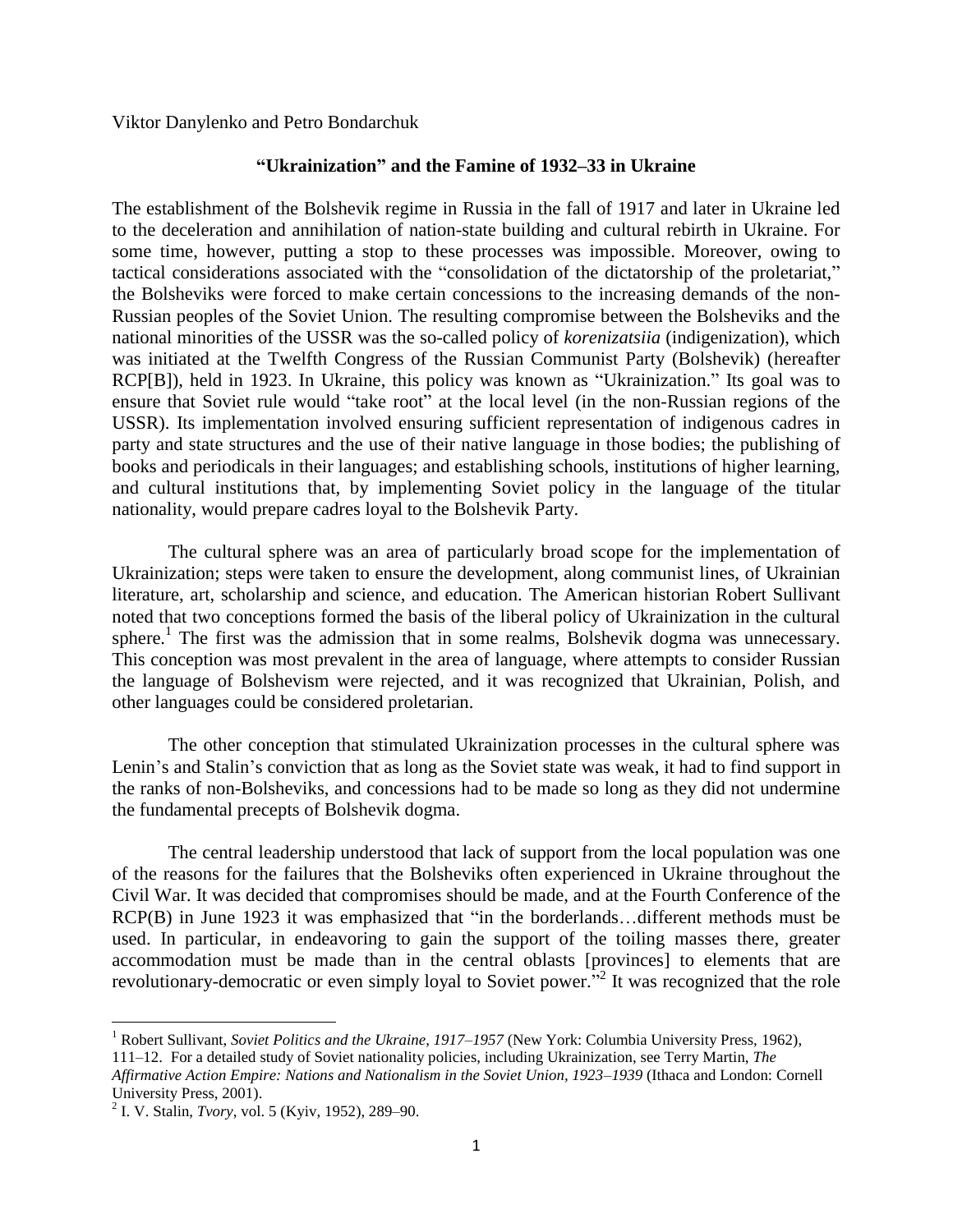of the intelligentsia in the republics differed in many respects from its role in the central provinces of the USSR, and that because the intelligentsia in the hinterlands was weakly developed, "every effort should be made to attract to the side of Soviet rule"<sup>3</sup> all representatives of this social stratum.

The Soviet policy of Ukrainization in the cultural sphere was based on recognition of the special features of Ukraine as a region not only in language, cultural development, and so forth, but also in matters concerned with the building of a socialist state, which were distinct from similar problems in other regions. In particular, the peasantry was much more important to the success of the Soviet program than elsewhere. It was therefore important that the development of Ukrainian culture emphasize not only rural aspects but also that expressions of Ukrainian culture encourage the strengthening of ties between peasants and workers.

It should be noted that the Bolshevik leaders did not see the policy of compromise with the nationalities as permanent. For them, this was a temporary measure meant to facilitate the consolidation of Soviet rule and statehood. At the Seventh All-Ukrainian Conference of the Communist Party (Bolshevik) of Ukraine (hereafter CP[B]U) in April 1923, Leon Trotsky stated that the "nationality issue is not a Bolshevik goal...only a fact, but a fact that, if treated carelessly, may turn the Bolshevik program of the construction of communism 'upside down.'<sup>34</sup>

Even though these concessions were temporary, their positive aspects had an important impact on Ukrainian cultural development.

A significant catalyst for "Ukrainization" was the mass Ukrainian national and cultural movement "from below," which involved millions of individuals. The Ukrainian people attempted to compensate for their loss of political independence by focusing on the cultural sphere, which could later facilitate the establishment of independent statehood. The policy of ―Ukrainization‖ objectively facilitated this cultural renaissance, supporting it with legal guarantees, providing certainty, and discouraging it from provincialism. For its part, the mass movement pressured the state apparatus and the party to implement "Ukrainization."

The effort to restore Russified Ukrainians to their native roots—the Ukrainian language and culture—was an intrinsic aspect of the "Ukrainization era." Industrialization led to mass migration from the village to urban areas, as a result of which cities ceased to be centers of Russian culture alone. The employees of state, party, union, and other apparatuses were also Ukrainized, for inability to speak Ukrainian could mean the loss of their jobs.

The intensity of the process of "Ukrainization" is attested by statistics. The proportion of Ukrainians in the working class grew from 40.1 percent in  $1924^5$  to 49.9 percent in  $1926^6$  and

 $\overline{\phantom{a}}$ 

 $3$  Ibid., 290.

 $4$  L. Trots'kyi, "Pro natsional'ne pytannia (Z promovy na VII Vseukr. part. konferentsiï v Kharkovi)," in *Natsionalʹna polityka radiansʹkoї vlady: Zbirka* (Kharkiv, 1923), 7.

<sup>5</sup> *Professionalʹnoe dvizhenie na Ukraine za 18 mesiatsev: mai 1923 – noiabrʹ 1924: Otchet Ukrbiuro V.Ts.S.P.S. vtoromu s''ezdu professionalʹnykh soiuzov Ukrainy* (Kharkiv, n.d.), 45.

<sup>&</sup>lt;sup>6</sup> TsDAHO Ukraïny (Central State Archives of Public Organizations of Ukraine, hereafter TsDAHO) (Kyiv), f. 1, op. 20, spr. 2249, fol. 68.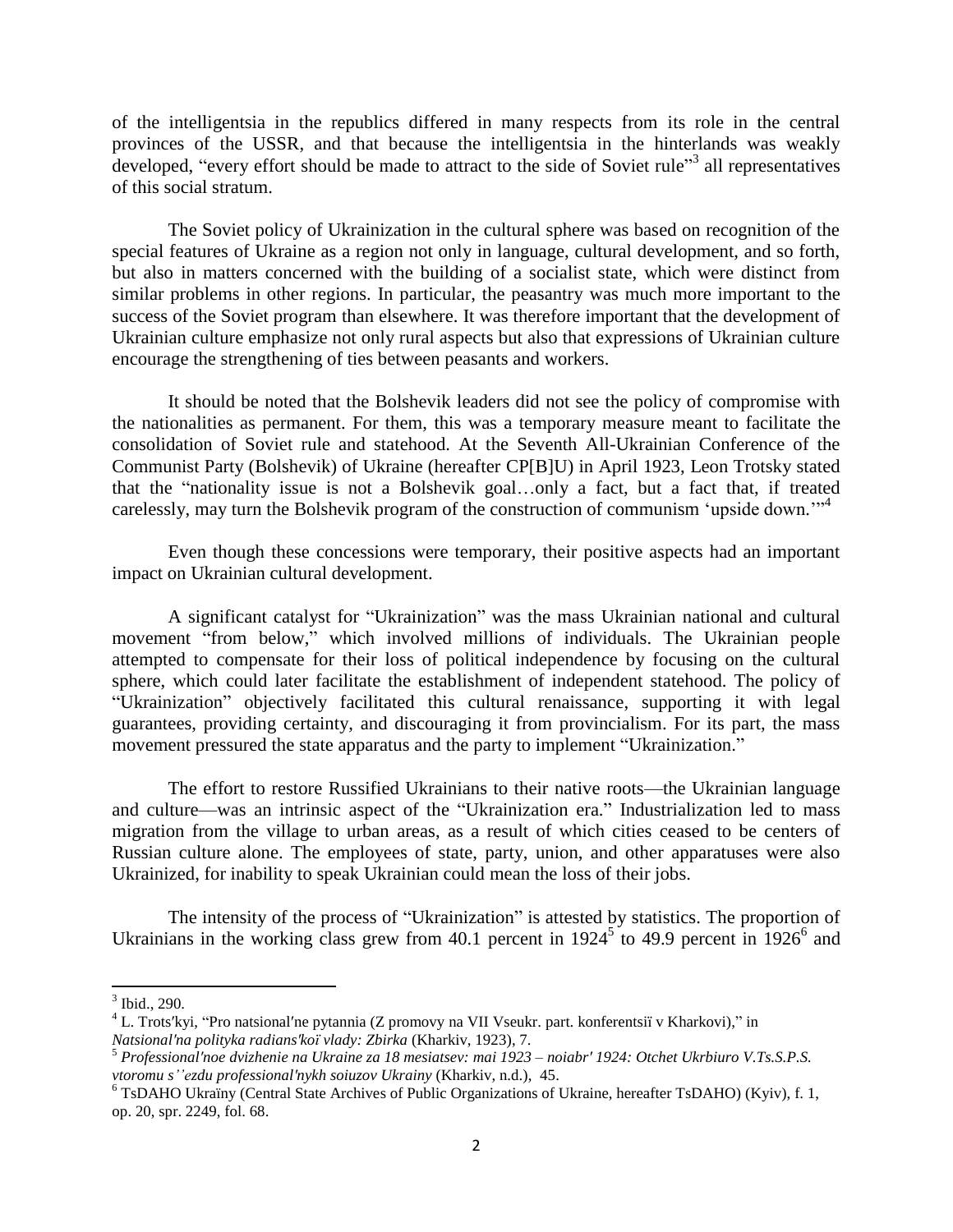57.7 percent in 1929.<sup>7</sup> The proportion of Ukrainian party members grew from 23.7 percent in 1923 to 39.8 percent in 1925<sup>8</sup> and 47 percent in 1926.<sup>9</sup> By the end of the 1920s, the language of administration in Ukraine was largely Ukrainian. More than 80 percent of primary schools conducted lessons in Ukrainian. The use of Ukrainian as the language of instruction became widespread in higher and secondary special educational institutions, in scholarship, and in cultural and educational institutions. The publication of Ukrainian-language books increased. The nationally conscious intelligentsia did much to promote a renewal of Ukrainian historical memory. The 1920s were the only period, until independence, in which Ukrainian history was considered an autonomous process, developing alongside Russian history and not as a provincial or regional component of the latter. This approach to the past was consistent with the formally equal status of Ukraine and Russia in the Soviet federation as it was understood at the time.

Summarizing the effects of Ukrainization, the Eleventh Congress of the CP(B)U, in 1930, noted "a rapid growth of Ukrainization among the proletariat and, most importantly, among its leading cadres. Along with this, we have an undeniable systematic growth in the ranks of Ukrainians in the proletariat; moreover, the process of Ukrainization is greatly outpacing the growth of new cadres. In the last three years, the number of those who speak, read, and write Ukrainian has grown greatly…. These three elements—school, press, and Ukrainization—are a strong foundation that truly provides for the unprecedented development in the briefest time frame of a Ukrainian culture that is national in form and proletarian in content."<sup>10</sup>

But the Moscow authorities were concerned that this national and cultural development was getting out of control and feared a decentralization of civic life in the USSR. During the brief period of "Ukrainization," two tendencies emerged that cast doubt on Russian rule over Ukraine. In the first place, a strong catalyst for "Ukrainization" in urban centers was the village, which served as the base for "Ukrainization." Villages not only augmented the cities with a Ukrainian element but also provided talented activists of the Ukrainian renaissance. In the second place, a clear differentiation between two styles of national culture—archaic and modern—was taking place in the 1920s. Archaic culture was characterized by the recreation of traditional forms and coexistence with the colonial structure. The second, modern and dynamic culture did not tolerate colonial structures and sought to destroy them. This type of national culture was characterized by Mykola Khvyliovy's phrase "Away from Moscow!" The phrase itself defied any centralization in the cultural sphere.

As a result of the dynamic development of national culture, a new order was taking shape in Ukraine. Although it was communist, it was also Ukrainian. The next step after "Away from Moscow!" in the cultural sphere could become "Away from Moscow!" in the economic and political spheres. Moscow could not allow this, as the autonomy of Ukraine would mean the de facto collapse of the Bolshevik empire. Consequently, at the end of the 1920s the leadership of the All-Union Communist Party (Bolshevik) (hereafter AUCP[B]), with Stalin at its head, began

<sup>7</sup> *Natsionalʹnyi perepys robitnykiv ta sluzhbovtsiv Ukraїny (zhovtenʹ – lystopad 1929 r.): Zb. stat. materialiv* (Kharkiv, 1930), XVI.

<sup>8</sup> *Izvestiia TsK KP(b)U*, 1923, no. 11: 49.

<sup>9</sup> *Ob itogakh ukrainizatsii: Tezisy Plenuma TsK KP(b)U* (Minsk, 1926), 7.

<sup>10</sup> *XI z'їzd TsK KP(b)U: Stenohrafichnyi zvit* (Kharkiv, 1930), 737–38.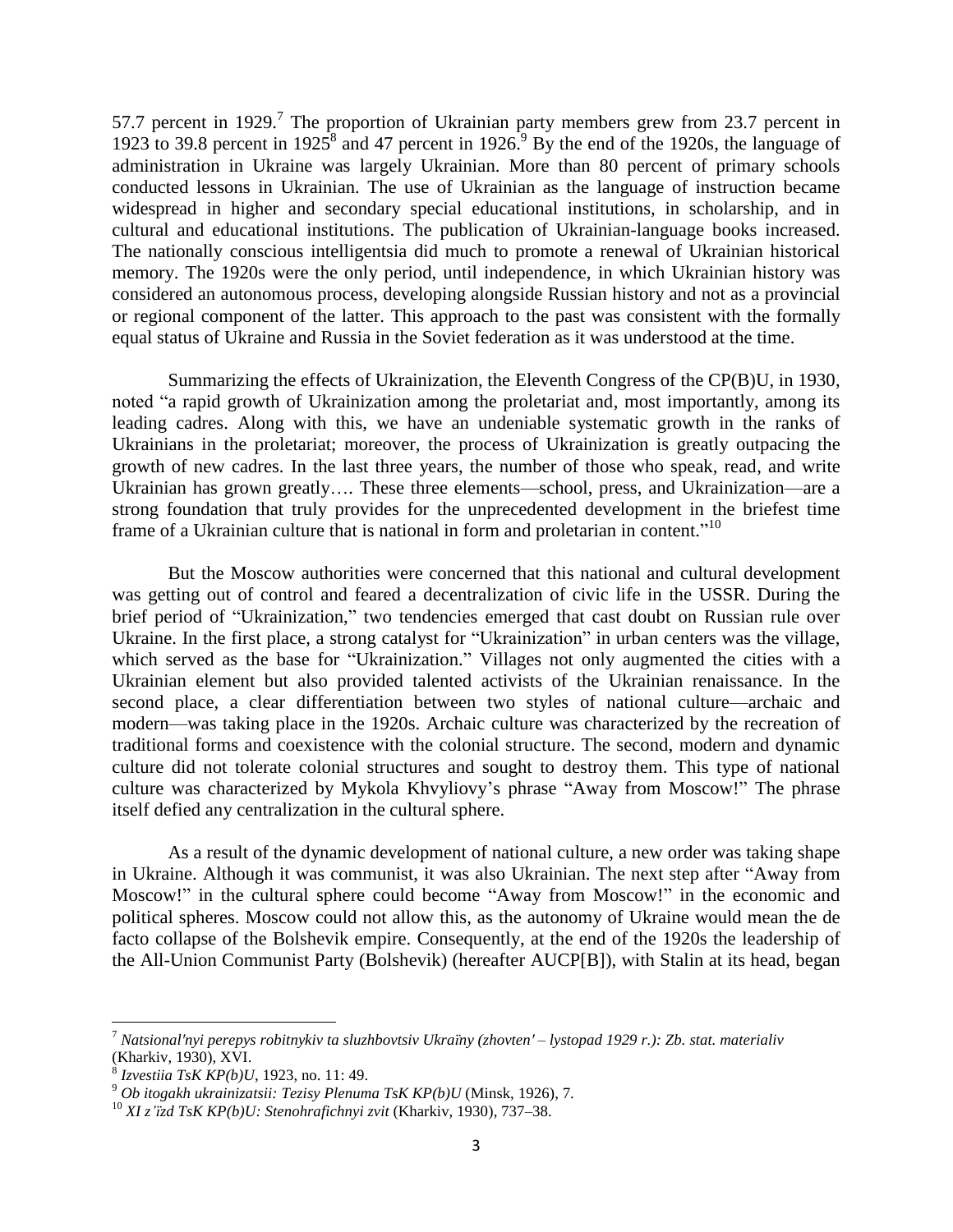a counterattack. By this time, Soviet power had become sufficiently consolidated, and Moscow, which was implementing centralizing policies, could afford to renege on previous compromises.

The idea that "Ukrainization" was needless and harmful was already beginning to spread in Ukraine by the second half of the 1920s. The Bolshevik leadership considered it in the context of anti-Soviet culture. On 12 May 1926, at a meeting of the Politburo of the Central Committee (hereafter  $CC$ )  $CP(B)U$ , its general secretary, Lazar Kaganovich, said, "It is impossible to separate the development of culture from the general economic and political conditions in the country. As in the economy, we have two parallel processes developing—the growth of the socialist economy and the growth of the private capitalist economy. As in the economic sphere, we have set ourselves the goal of gradual mastery over the socialist economy and the transformation of private agriculture. Likewise, in the cultural sphere we cannot but see two parallel processes—the growth of Soviet culture and the growth of anti-Soviet culture. The task of the party is to promote incorporation into Soviet culture."<sup>11</sup> "Soviet" culture was, of course, understood to be Russian culture. Even during the "Ukrainization" of the 1920s, Ukrainians were actively coopted into the "superior" Russian culture. In 1925, the Politburo of the CC CP(B)U declared it essential that the "Russian language be taught in all educational institutions of Ukraine."<sup>12</sup> As a result, despite the significant gains of "Ukrainization," by the end of the 1920s 1.3 million Russified Ukrainians continued to declare Russian as their native language.<sup>13</sup> The percentage of primary and secondary schools in which the language of instruction was Russian remained significantly higher than the percentage of the ethnically Russian population.

In tandem with the Bolshevization and prohibition of pluralism of cultural life in Ukraine, the Communist Party also carried out a counteroffensive in other spheres. It liquidated private agriculture in the villages and imposed collective farms, proceeding also to root out the principle of private ownership in industry and trade. $14$ 

All these policies were directly associated with the offensive against the village, which had played a key role in the national-liberation movement. Ultimately, this offensive led to the famine of 1932–33 in Ukraine.

The direct cause of the famine was the imposition of excessive grain-requisition quotas. Forced collectivization was a severe blow to agricultural production. The exile of well-to-do peasants, who were the most successful farmers, as well as the destruction of tools and livestock by the peasants themselves, who did not want to surrender their hard-earned property, could not but have an impact on the size of the harvest. Nevertheless, grain-requisition quotas were not reduced, as the party leadership believed that collective farms would provide a larger harvest than individual farms. Therefore, in order to fulfill requisition quotas, not only was "excess" grain taken, but also the grain that was supposed to feed the villagers and their families. The situation was aggravated by the fact that peasants were prohibited not only from crossing the

 $\overline{\phantom{a}}$ 

 $11$  TsDAHO, f. 1, op. 6, spr. 97, fol. 46.

 $12$  Ibid., spr. 75, fol. 197.

<sup>13</sup> *Dilo* (Lviv), 20 September 1929.

<sup>&</sup>lt;sup>14</sup> V. Moroz, "Holod 33-ho roku i ukraïnizatisiia: Paraleli i vzaiemozalezhnosti," *Suchasnist'*, 1983, no. 10: 10.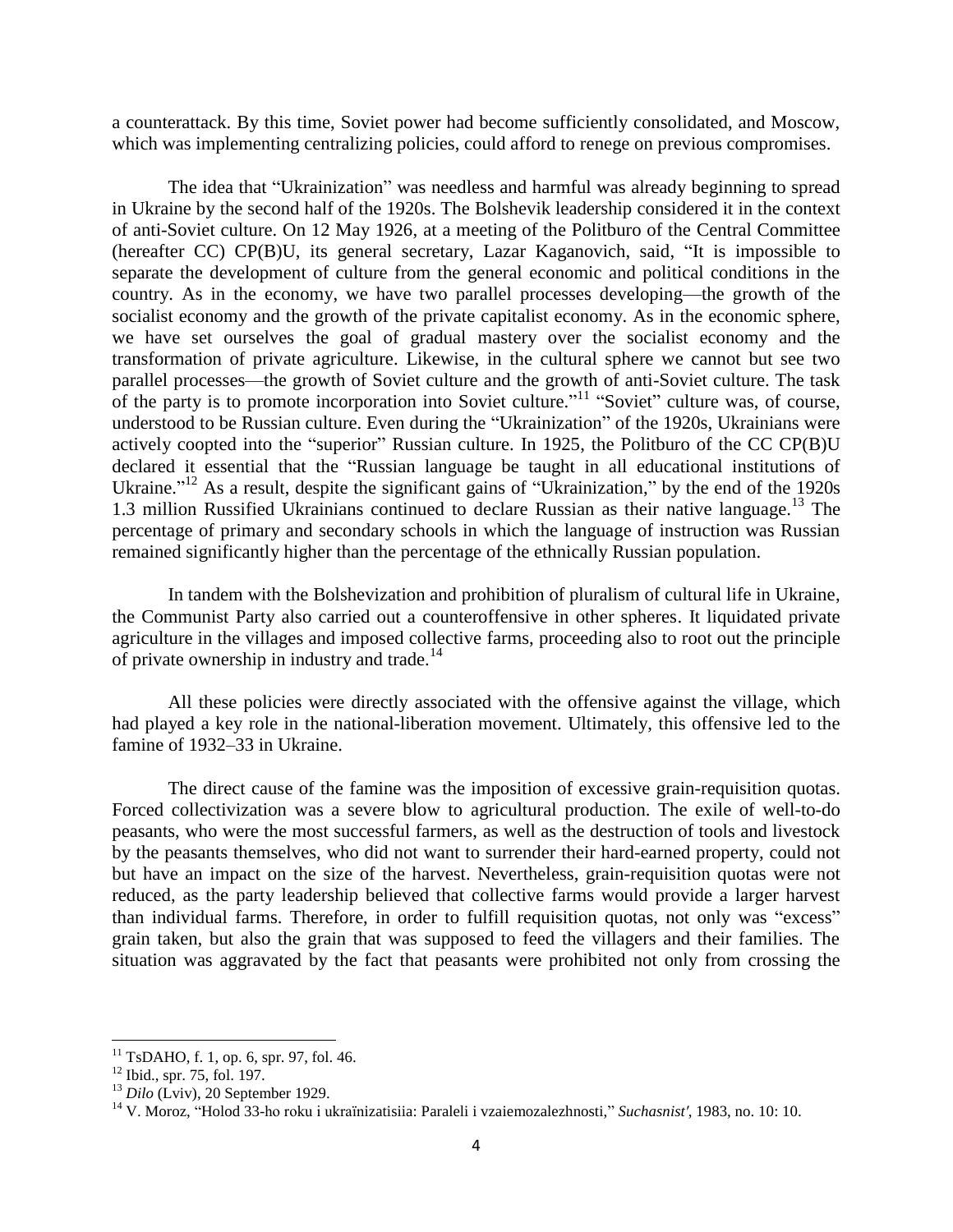borders of the republic but even from leaving their villages**,** according to a directive of the CC CP(B)U and the Council of People's Commissars of the Ukrainian SSR.<sup>15</sup>

However, it is also important to note that alongside the direct cause of the famine, its deeper roots can be found not just in forced collectivization and dekulakization but also in the efforts of central party authorities to carry out a decisive offensive against national and cultural development. The general secretary of the European Congress of Nationalities, Dr. Ewald Ammende, wrote: "The process of collectivization means a campaign against land, nationality, and religion," and added: "It would be incorrect to conclude that the policy of destroying entire groups of the population was used only against nationalities. The leadership in Moscow used such methods against those groups of the population that continued, like national groups, to support ideas of religion, family, and nationality."<sup>16</sup>

This conclusion is confirmed by the assertion of the well-known specialist in agriculture Konstantyn Kononenko, who wrote: "Anyone who considers the famine created in Ukraine in 1932–33 a repressive measure intended to suppress the Ukrainian peasantry's resistance to collectivization is deeply mistaken. The swollen, starving peasantry that was on the verge of death was virtually unable to resist. All that a human being thought of in such a situation was where to get a piece of bread, and nothing more. And what kind of resistance can we speak of when…as early as 1931, 65 percent of all farms in Ukraine were collectivized? It would be strange to think that all the horrors of the 1930s were perpetrated in order to increase the number of collectivized farms by 4 percent and bring the total to 69 percent, which was accomplished in that year. No, the famine was not simply a police measure but the substance of economic policy in Ukraine—not a penalty or a punishment but an end in itself."<sup>17</sup>

Kononenko's assertions are indeed correct. The famine of 1932–33 was not simply a social experiment in collectivization or an act liquidating the kulaks as a class but something different, as both collectivization and the exile of kulaks were, by 1932, largely completed. It is also important to note that both collectivization and dekulakization took place in Russia as well, but mass murder on such a scale did not occur there. These facts show that the issue in question was in "a completely different realm and a totally different struggle" carried out by the central government under the auspices of collectivization in Ukraine.<sup>18</sup>

This struggle was also discussed at party congresses. At this very time, it was emphasized particularly that "the principal danger in Ukraine is local nationalism." The leadership of the Communist Party of the USSR always associated the national question with the peasant question. In his speech to the Yugoslav Commission of the Executive Committee of the Communist International (ECCI) on 30 March 1925, Stalin stressed that "The peasantry forms the basis of the army of the national movement…. [W]ithout a peasant army there is not and cannot be a strong national movement. This is what we have in mind when we say that the national question

l

<sup>15</sup> TsDAHO, f. 1, op. 16, spr. 9, fols. 115–16.

<sup>16</sup> Quoted in *Mezhdunarodnaia komissiia po rassledovanniiu goloda na Ukraine 1932–1933 godov. Itogovyi otchet 1990 goda* (Kyiv, 1992), 110.

<sup>17</sup> K. S. Kononenko, *Ukraina i Rossiia* (Munich, 1965), 276.

<sup>18</sup> V. Hryshko, *Moskva slʹozam ne virytʹ: Trahediia Ukraїny 1993 roku z perspektyvy 30-richia (1933–1963)* (New York: DOBRUS, 1963), 11.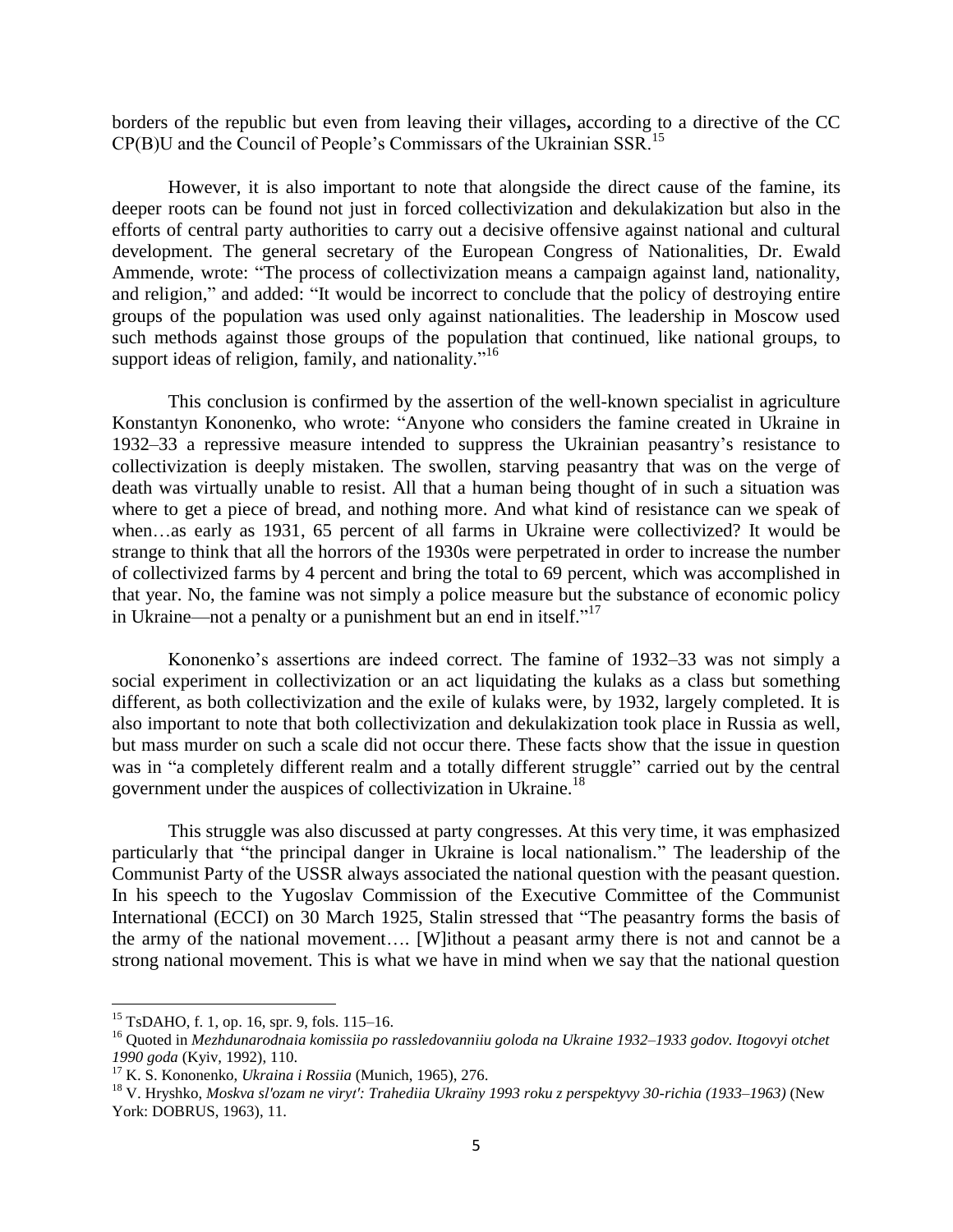is, in essence, the peasant question."<sup>19</sup> Given such a formulation, the interdependence of Soviet policies on the nationalities and the peasantry in the republics was inevitable. This was especially true of Ukraine, where the peasantry was numerous and had been very active during the turbulent years of the national democratic revolution of 1917–20. Thus collectivization turned into the destruction of private agriculture, and famine made the peasantry more "obedient."

It should be noted that the assault on the peasantry was only one constituent of the attack on the Ukrainian national movement. It was followed by an assault on the national intelligentsia, which played a leading role in creating the national forms of statehood and in the development of a national spiritual culture; it was the leader and driver of the Ukrainization policy, its major agent and catalyst. Only in close cooperation with the national intelligentsia could the peasantry be a national force and present strong national resistance. That is why the assault on the peasantry had to be conducted in concert with that on the intelligentsia, along with the rollback of Ukrainization. The turbulent years of the creative development of Ukrainian culture turned into the "Executed Renaissance."

The assault on the Ukrainian intelligentsia and the termination of Ukrainization policies was undertaken under the direct leadership of Joseph Stalin. He did not trust the Ukrainian party organization and considered Ukraine a serious obstacle to the realization of the communist experiment as well as his personal plans and aspirations to power. In a letter of 11 August 1932 to Lazar Kaganovich, Stalin revealed the essential purpose of Bolshevik policy vis-à-vis Ukraine. He wrote: "We should set ourselves the goal of turning Ukraine, in the shortest possible time, into a real fortress of the USSR, a truly exemplary republic."<sup>20</sup> As shown by previous and subsequent events, this goal was to be carried out by means of the famine-genocide and mass repression.

At the Seventeenth Congress of the AUCP(B), Stanislav Kosior stated: "Under the direct leadership of the CC AUCP(B) and Comrade Stalin, according to his instructions, we in Ukraine waged a struggle to uncover nationalist deviation in the CP(B)U, a struggle against counterrevolutionary nationalist elements, against nationalism in general."<sup>21</sup> Almost 80 percent of Ukrainian cultural and artistic cadres were destroyed during this period.<sup>22</sup> Volodymyr Zatonsky, who replaced Mykola Skrypnyk as people's commissar of education, provided interesting data about this when he stated that that in 1932–33 alone, the number of academic personnel in Ukraine decreased by  $1,649.^{23}$ 

Pavel Postyshev, secretary of the CC AUCP(B), was sent to Ukraine from Moscow to oversee the implementation of policy in the national and economic spheres. Formally, he was given the posts of secretary of the Kharkiv Oblast Party Committee and second secretary of the CC CP(B)U, but in fact he had unlimited authority. Even Kosior, the general secretary of the CC

<sup>19</sup> I. Stalin, *Marksyzm i natsionalʹno-kolonialʹne pytannia* (Kyiv, 1940), 157.

<sup>20</sup> O. V. Khlevniuk et al., eds., *Stalin i Kaganovich. Neizdannaia perepiska*, *1931–1936* (Moscow: ROSSPEN, 2001), 274.

<sup>21</sup> *XVII s''ezd Vsesoiuznoi Kommunisticheskoi partii (b) 26 ianvaria – 10 fevralia 1934 g. Stenograf. otchet* (Moscow, 1934), 199.

<sup>22</sup> Iu. Lavrinenko, *Rozstriliane vidrodzhennia* (Paris: Instytut Literacki, 1959), 965.

<sup>23</sup> V. P. Zatonsʹkyi, *Natsionalʹno-kulʹturne budivnytstvo i borotʹba proty natsionalizmu: Dopovid' i zakliuchne slovo na sichnevii sesii VUAN* (Kyiv, 1934), 9–10.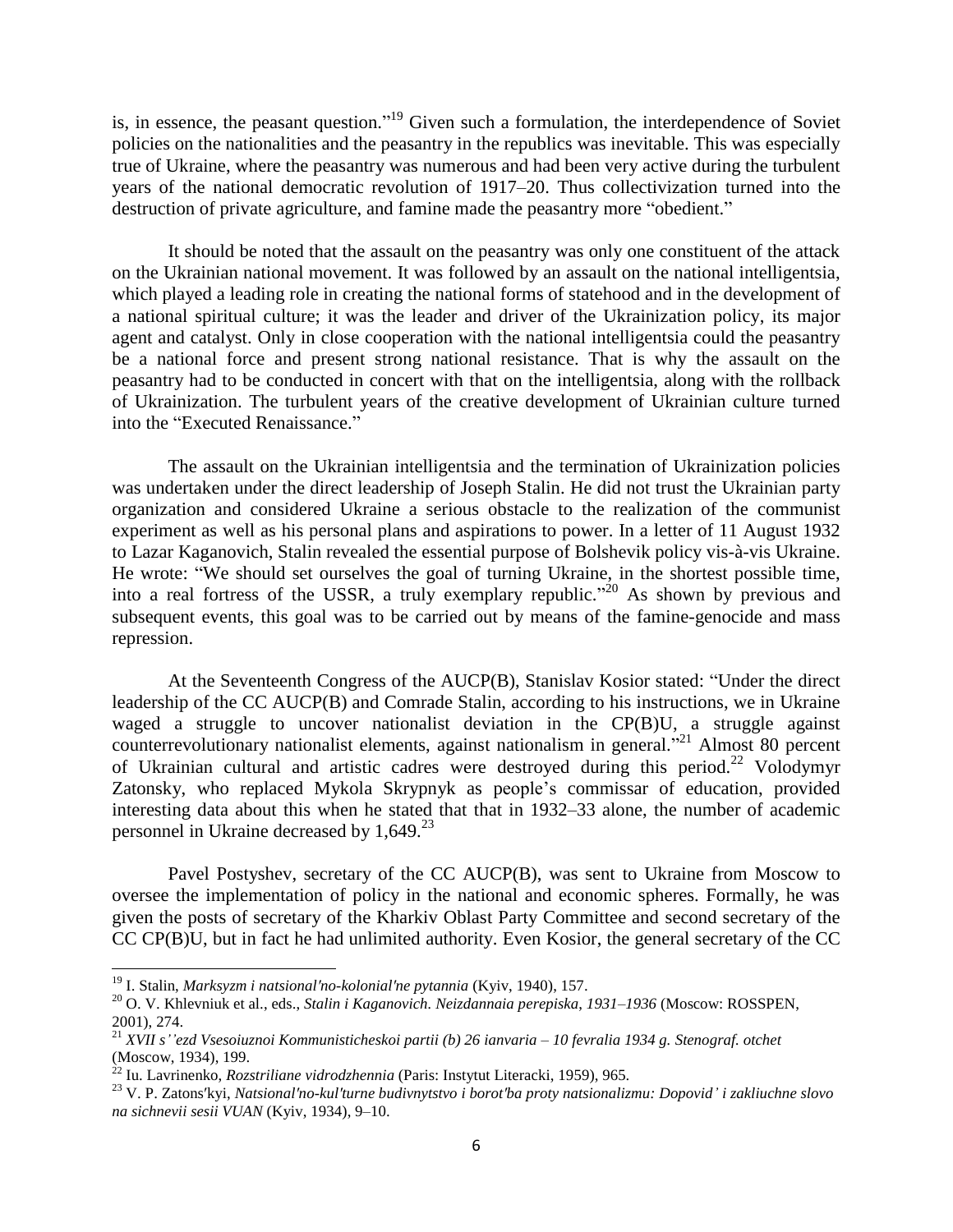CP(B)U, carried out his orders. Vsevolod Balytsky was also sent to Ukraine, where he was put in charge of the GPU of the republic, and many party and state officials were dispatched there as well. Radical personnel changes were implemented in the party apparatus.

In carrying out his actions, Postyshev often referred in his speeches to the resolution of the CC AUCP(B) of 24 January 1933 ["On Strengthening the CP(B)U Central Committee and Oblast Organizations," issued in response to the failure to meet grain-requisition quotas]. Particular attention was paid to those instances that referred to agriculture. Inasmuch as the resolution associated the disaster in agriculture with "erroneous nationality policy" and the "growth of bourgeois nationalism," the main assault was aimed in those directions.

The radical measures implemented in 1932–33 may be regarded as the result of a decision by Stalin and other leaders to destroy any basis for anti-Soviet opposition in Ukraine. It may also be supposed that the drive for collectivization and industrialization led the central government to consider any expression of independence in the cultural sphere as an attack on the party itself.

Stalin's linking of the problems of grain requisition and the national question was also influenced in some measure by the Ukrainian leaders' earlier submission of inaccurate reports on the real situation in the agricultural sphere. For example, in a letter of 26 April 1932 from Kosior to Stalin, Kosior wrote only of isolated cases of famine and of starvation in certain villages. Kosior also stressed that those cases were nothing other than the result of local "bungling" and excesses, and that "all talk of 'famine' in Ukraine must be categorically rejected."<sup>24</sup> This was written at a time when thousands of people were dying and cannibalism had occurred in some places. In Kyiv province, cases of cannibalism had already been recorded by June  $1932<sup>25</sup>$  Such an attitude on the part of individual Ukrainian party and state leaders to the actual situation cannot be called anything but criminal, for they knew about the terrible conditions in the village, and some leaders even considered it urgent to appeal to the CC AUCP(B) to adopt a resolution on halting grain requisitions and proclaiming free trade.<sup>26</sup> Documents such as Kosior's letter to Stalin could not but have an impact on the formation of the central authorities' view of developments in Ukraine. And later, when Ukrainian authorities began to raise the alarm, it was too late—by this time Stalin and his milieu might well have come to think that the crisis in the grain-requisitioning campaign was not so much a problem of a failed harvest as of sabotage by local nationalists. This was all the more likely because nationalism was frequently mentioned in correspondence from Ukraine. In the above-mentioned letter from Kosior to Stalin, for instance, there is mention of a "counterrevolutionary manifestation of an openly Petliurite character" in Ploskiv county (raion), Kyiv province.<sup>27</sup>

The central authorities' association of the nationality question with the problem of grain procurement was to some degree the result of certain Ukrainian party and state leaders speaking up against high grain-procurement quotas and plans. In the circumstances of the time, even slight deviations on this issue could be characterized as "nationalism." Thus, Skrypnyk's address at the

 $\overline{\phantom{a}}$ 

 $^{24}$  TsDAHO. f. 1, op. 1, spr. 2029, fol. 67.

**<sup>25</sup>** Ibid., f. 1, op. 101, spr. 1143, fol. 14.

**<sup>26</sup>** Ibid., f. 1, op. 101, spr. 1107a, fol. 1.

**<sup>27</sup>** Ibid., f. 1, op. 1, spr. 2029, fols. 70–71.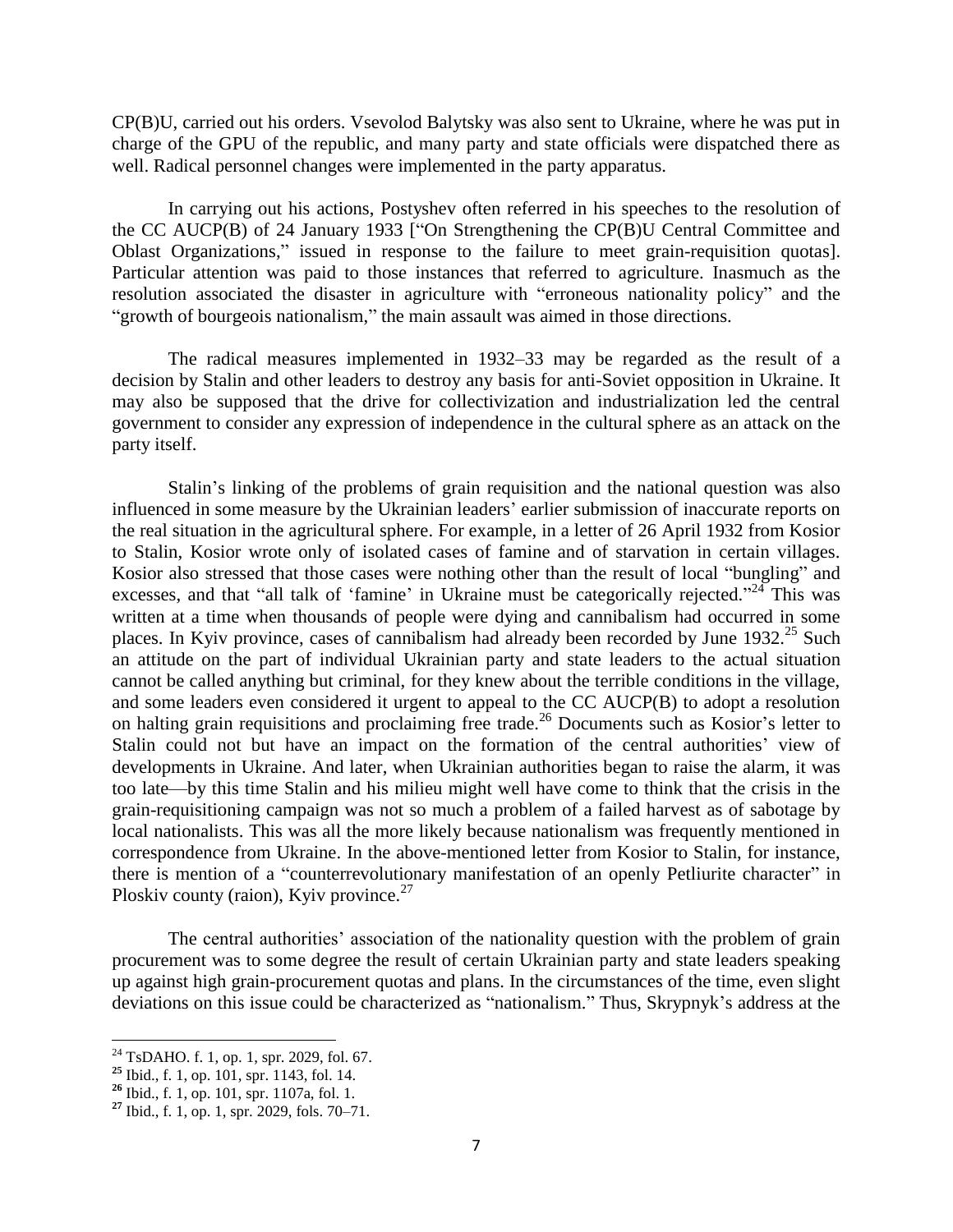Third All-Ukrainian Party Conference in July 1932, in which he came out against unreasonable grain-procurement quotas, was an act of bravery. In his address, Skrypnyk said: "I do not agree with those comrades who, in the current agricultural campaigns, devote most of their attention to the question of grain procurement. One should not hypnotize oneself with the problem of how much grain should be taken from our harvest."<sup>28</sup> Given the circumstances, it would have been easy to deem this statement a nationalist deviation.

This issue also had an obverse character. Errors in nationality policy were considered one of the basic reasons for the failure to meet grain-procurement quotas. Postyshev in particular stressed this point at the Plenum of the  $CC$   $CP(B)U$  in 1933 when he stated: "errors and blunders" by the CP(B)U and, in particular, by Mykola Skrypnyk in carrying out the party's nationality policy had a direct and immediate impact on the failure of grain requisitioning in Ukraine" in 1932.<sup>29</sup> Kosior, speaking at the Seventeenth Congress of the AUCP(B), emphasized that the nationalist deviation in the CP(B)U had "played an exceptional role in causing and deepening the crisis in agriculture.<sup>30</sup> In this way, the central leadership of the AUCP(B), speaking through Postyshev and Kosior, placed the blame for the famine of 1932–33 on those who implemented the policy of Ukrainization. And then, at a time when millions of people were dying in the villages of Ukraine, mass arrests of the state and cultural elite began. Skrypnyk and Khvyliovy committed suicide. A series of institutes of the All-Ukrainian Academy of Sciences were purged. Dozens of newspapers and journals were banned from publication. In his poem *The Cross,*  Mykola Rudenko wrote:

> In the fumes of hell Everything grew quiet, everything is silent, And the dead cannot be counted, Nor in the villages the graves.<sup>31</sup>

For the Ukrainian peasants, the famine became a punishment for their rebelliousness and for their role as the pillar of the national-liberation movement. The famine was organized according to the confiscation of produce based not on the size of the collected harvest but on the requirements of a plan developed by the political leadership. And because the peasants' reserves of food products were minimal, fulfilling the plan meant certain death. This was demanded by Stalin and his milieu. Otherwise it is difficult to explain a genocide in which the last reserves of produce were confiscated, and available foodstuffs were often destroyed. Thus the famine of 1932–33 brought the Ukrainian peasants "to their knees" and made them more malleable for the formation of a new type of Soviet man—a builder of communism and, as such, a weaker basis for the national movement. Errors in grain requisitioning could be blamed on "bourgeois" nationalism," which created new opportunities for the destruction of Ukrainian political and cultural figures, Ukrainian cultural institutions, and thousands of representatives of the

<sup>28</sup> *Tretia konferentsiia Komunistychnoї partiї (bilʹshovykiv) Ukraїny, 6–9 lypnia 1932. Stenohraf. zvit* (n.p., 1932), 104.

<sup>&</sup>lt;sup>29</sup> P. P. Postyshev, "Vykryttia i rozhrom natsionalistychnoho ukhylu v KP(b)U – neodminna umova dlia likvidatsiï proryvu v sil's'komu hospodarstvi Ukraïny: Promova na Plenumi TsK KP(b)U 10 chervnia 1933," in his *V borot'bi za leninsʹko-stalinsʹku natsionalʹnu polityku partiї: Zbirnyk* (Kyiv, 1935), 20.

<sup>30</sup> *XVII s''ezd Vsesouznoi Kommunisticheskoi partii (b) 26 ianvaria* – *10 fevralia 1934 g. Stenograf. otchet* (Moscow, 1934), 199.

<sup>31</sup> Mykola Rudenko, *Khrest*: *Poema* (Kyiv, 1996), p. 27.